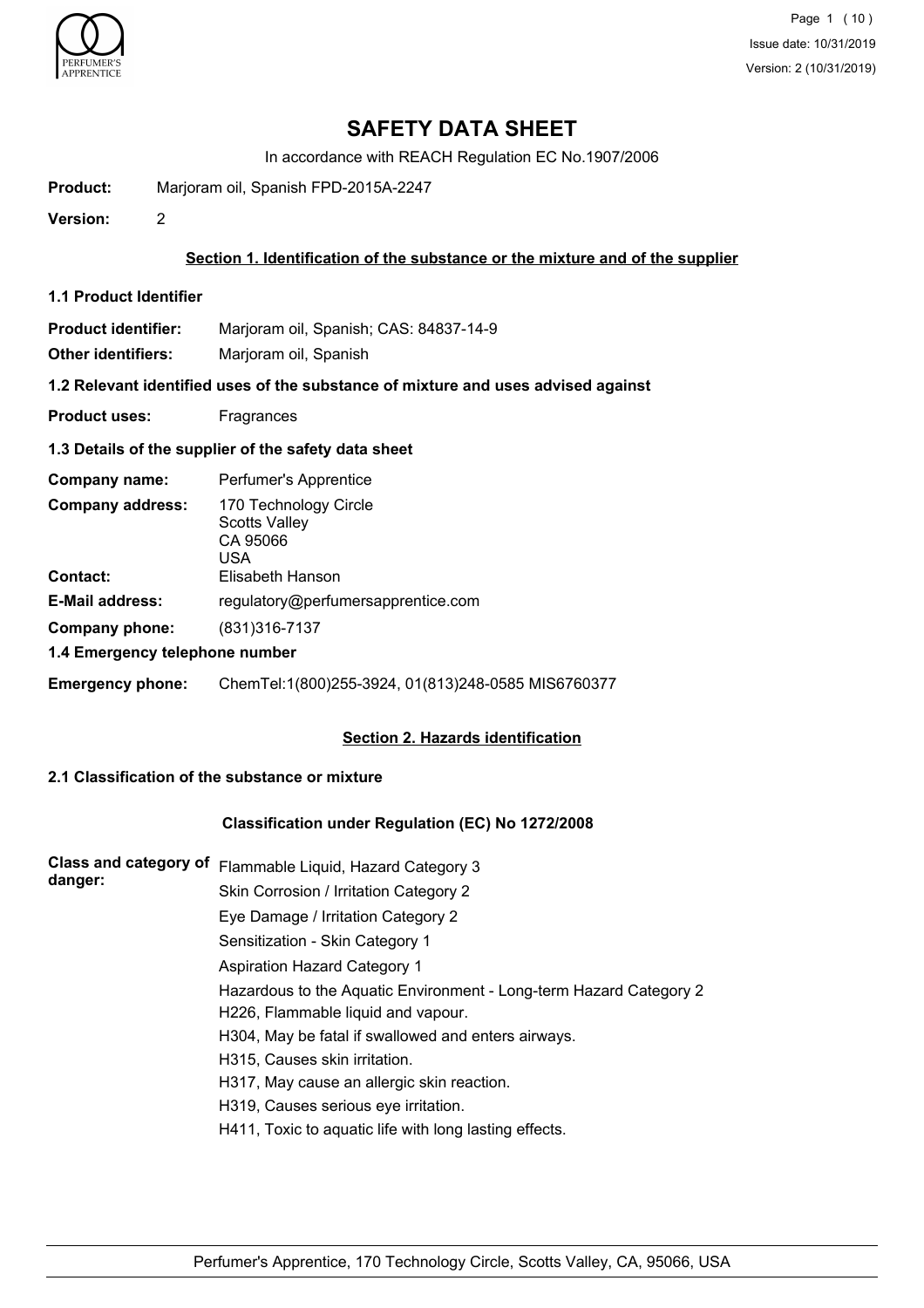

Page 2 (10) Issue date: 10/31/2019 Version: 2 (10/31/2019)

## **SAFETY DATA SHEET**

In accordance with REACH Regulation EC No.1907/2006

- **Product:** Marjoram oil, Spanish FPD-2015A-2247
- **Version:** 2
- **2.2 Label elements**

| Classification under Regulation (EC) No 1272/2008                                                                                                                                                                                                                                                                                                                                                                                                                                                                                                                                                                                                                                                                                                                                                                                                                                                                                                                                                                                                                                                                                                                                                                                                                                                                                                                                                                                                                                                                                                                                                                     |
|-----------------------------------------------------------------------------------------------------------------------------------------------------------------------------------------------------------------------------------------------------------------------------------------------------------------------------------------------------------------------------------------------------------------------------------------------------------------------------------------------------------------------------------------------------------------------------------------------------------------------------------------------------------------------------------------------------------------------------------------------------------------------------------------------------------------------------------------------------------------------------------------------------------------------------------------------------------------------------------------------------------------------------------------------------------------------------------------------------------------------------------------------------------------------------------------------------------------------------------------------------------------------------------------------------------------------------------------------------------------------------------------------------------------------------------------------------------------------------------------------------------------------------------------------------------------------------------------------------------------------|
| Danger                                                                                                                                                                                                                                                                                                                                                                                                                                                                                                                                                                                                                                                                                                                                                                                                                                                                                                                                                                                                                                                                                                                                                                                                                                                                                                                                                                                                                                                                                                                                                                                                                |
| H226, Flammable liquid and vapour.<br>H304, May be fatal if swallowed and enters airways.<br>H315, Causes skin irritation.<br>H317, May cause an allergic skin reaction.<br>H319, Causes serious eye irritation.<br>H411, Toxic to aquatic life with long lasting effects.                                                                                                                                                                                                                                                                                                                                                                                                                                                                                                                                                                                                                                                                                                                                                                                                                                                                                                                                                                                                                                                                                                                                                                                                                                                                                                                                            |
| None                                                                                                                                                                                                                                                                                                                                                                                                                                                                                                                                                                                                                                                                                                                                                                                                                                                                                                                                                                                                                                                                                                                                                                                                                                                                                                                                                                                                                                                                                                                                                                                                                  |
| None                                                                                                                                                                                                                                                                                                                                                                                                                                                                                                                                                                                                                                                                                                                                                                                                                                                                                                                                                                                                                                                                                                                                                                                                                                                                                                                                                                                                                                                                                                                                                                                                                  |
| P210, Keep away from heat, sparks, open flames and hot surfaces. - No smoking.<br>P233, Keep container tightly closed.<br>P240, Ground/bond container and receiving equipment.<br>P241, Use explosion-proof electrical, ventilating and lighting equipment.<br>P242, Use only non-sparking tools.<br>P243, Take precautionary measures against static discharge.<br>P261, Avoid breathing vapour or dust.<br>P264, Wash hands and other contacted skin thoroughly after handling.<br>P272, Contaminated work clothing should not be allowed out of the workplace.<br>P273, Avoid release to the environment.<br>P280, Wear protective gloves/eye protection/face protection.<br>P301/310, IF SWALLOWED: Immediately call a POISON CENTER or doctor/physician.<br>P303/361/353, IF ON SKIN (or hair): Remove/take off immediately all contaminated clothing.<br>Rinse skin with water/shower.<br>P305/351/338, IF IN EYES: Rinse cautiously with water for several minutes. Remove contact<br>lenses, if present and easy to do. Continue rinsing.<br>P331, Do not induce vomiting.<br>P333/313, If skin irritation or rash occurs: Get medical advice/attention.<br>P337/313, If eye irritation persists: Get medical advice/attention.<br>P362, Take off contaminated clothing and wash before reuse.<br>P370/378, In case of fire: Use carbon dioxide, dry chemical, foam for extinction.<br>P391, Collect spillage.<br>P403/235, Store in a well-ventilated place. Keep cool.<br>P405, Store locked up.<br>P501, Dispose of contents/container to approved disposal site, in accordance with local<br>regulations. |
|                                                                                                                                                                                                                                                                                                                                                                                                                                                                                                                                                                                                                                                                                                                                                                                                                                                                                                                                                                                                                                                                                                                                                                                                                                                                                                                                                                                                                                                                                                                                                                                                                       |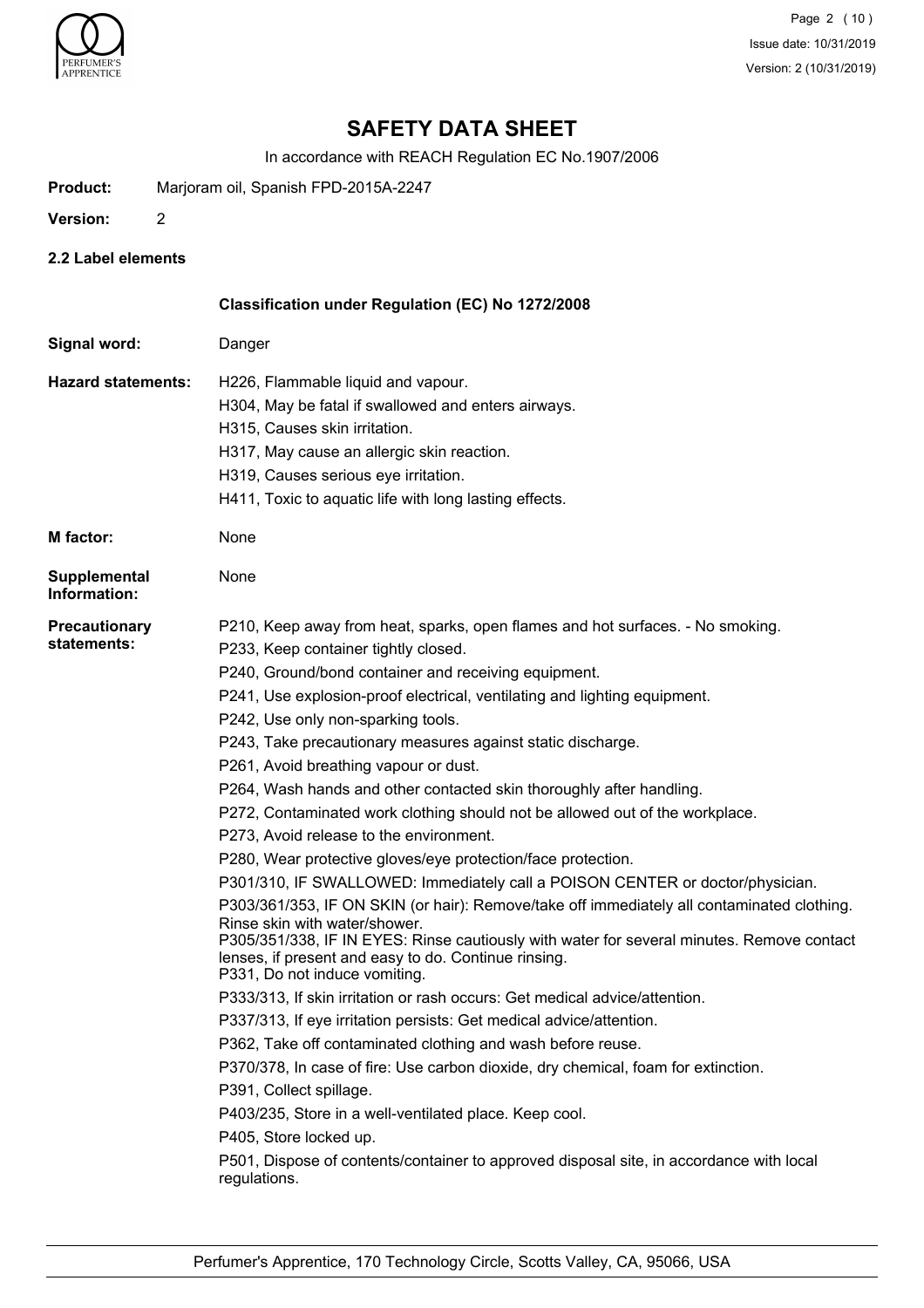

## **SAFETY DATA SHEET**

In accordance with REACH Regulation EC No.1907/2006



## **Section 3. Composition / information on ingredients**

#### **3.1 Substances**

**Product identifier:** Marjoram oil, Spanish; CAS: 84837-14-9

### **Contains:**

| <b>Name</b>                                   | <b>CAS</b> | <b>EC</b> | <b>REACH Registration</b><br>%<br>No. |        | <b>Classification for</b><br>(CLP) 1272/2008                                                                                       |
|-----------------------------------------------|------------|-----------|---------------------------------------|--------|------------------------------------------------------------------------------------------------------------------------------------|
| Eucalyptol                                    | 470-82-6   | 207-431-5 |                                       | 55.00% | Flam. Lig. 3-Skin Sens.<br>1B:H226-H317 .-                                                                                         |
| Linalool                                      | 78-70-6    | 201-134-4 |                                       | 11.00% | Skin Irrit. 2-Eye Irrit. 2;<br>H315-H319.-                                                                                         |
| alpha-Terpineol                               | 98-55-5    | 202-680-6 |                                       | 8.00%  | Skin Irrit. 2-Eye Irrit. 2;<br>H315-H319,-                                                                                         |
| 1,7,7-Trimethylbicyclo<br>[2.2.1]heptan-2-one | 76-22-2    | 200-945-0 |                                       | 4.00%  | Flam, Sol. 2-Acute Tox.<br>4-Acute Tox. 4-STOT<br>SE 2;H228-H302-H332-<br>H371.-                                                   |
| ll-Limonene                                   | 5989-54-8  | 227-815-6 |                                       | 2.80%  | Flam. Lig. 3-Skin Irrit.<br>2-Skin Sens. 1B-Asp.<br>Tox 1-Aquatic Acute 1-<br>Aquatic Chronic 1;<br>H226-H304-H315-<br>H317-H410.- |
| alpha-Pinene                                  | 80-56-8    | 201-291-9 |                                       | 2.60%  | Flam. Lig. 3-Skin Irrit.<br>2-Skin Sens. 1B-Asp.<br>Tox 1-Aquatic Acute 1-<br>Aquatic Chronic 1;<br>H226-H304-H315-<br>H317-H410.- |
| lbeta-Pinene                                  | 127-91-3   | 204-872-5 |                                       | 2.00%  | Flam. Lig. 3-Skin Irrit.<br>2-Skin Sens. 1B-Asp.<br>Tox 1-Aquatic Acute 1-<br>Aquatic Chronic 1;<br>H226-H304-H315-<br>H317-H410.- |
| Linalyl acetate                               | 115-95-7   | 204-116-4 |                                       | 1.50%  | Skin Irrit. 2-Eye Irrit. 2;<br>H315-H319,-                                                                                         |
| p-Cymene                                      | 99-87-6    | 202-796-7 |                                       | 1.30%  | Flam. Liq. 3-Asp. Tox<br>1-Aquatic Chronic 2;<br>H226-H304-H411,-                                                                  |
| Camphene                                      | 79-92-5    | 201-234-8 |                                       | 0.20%  | Flam. Liq. 3-Flam. Sol.<br>2-Eye Irrit. 2-Aquatic<br>Acute 1-Aquatic<br>Chronic 1:H226-H228-<br>H319-H410.-                        |
| Geraniol                                      | 106-24-1   | 203-377-1 |                                       | 0.20%  | Skin Irrit. 2-Eye Dam.<br>1-Skin Sens. 1;H315-<br>H317-H318,-                                                                      |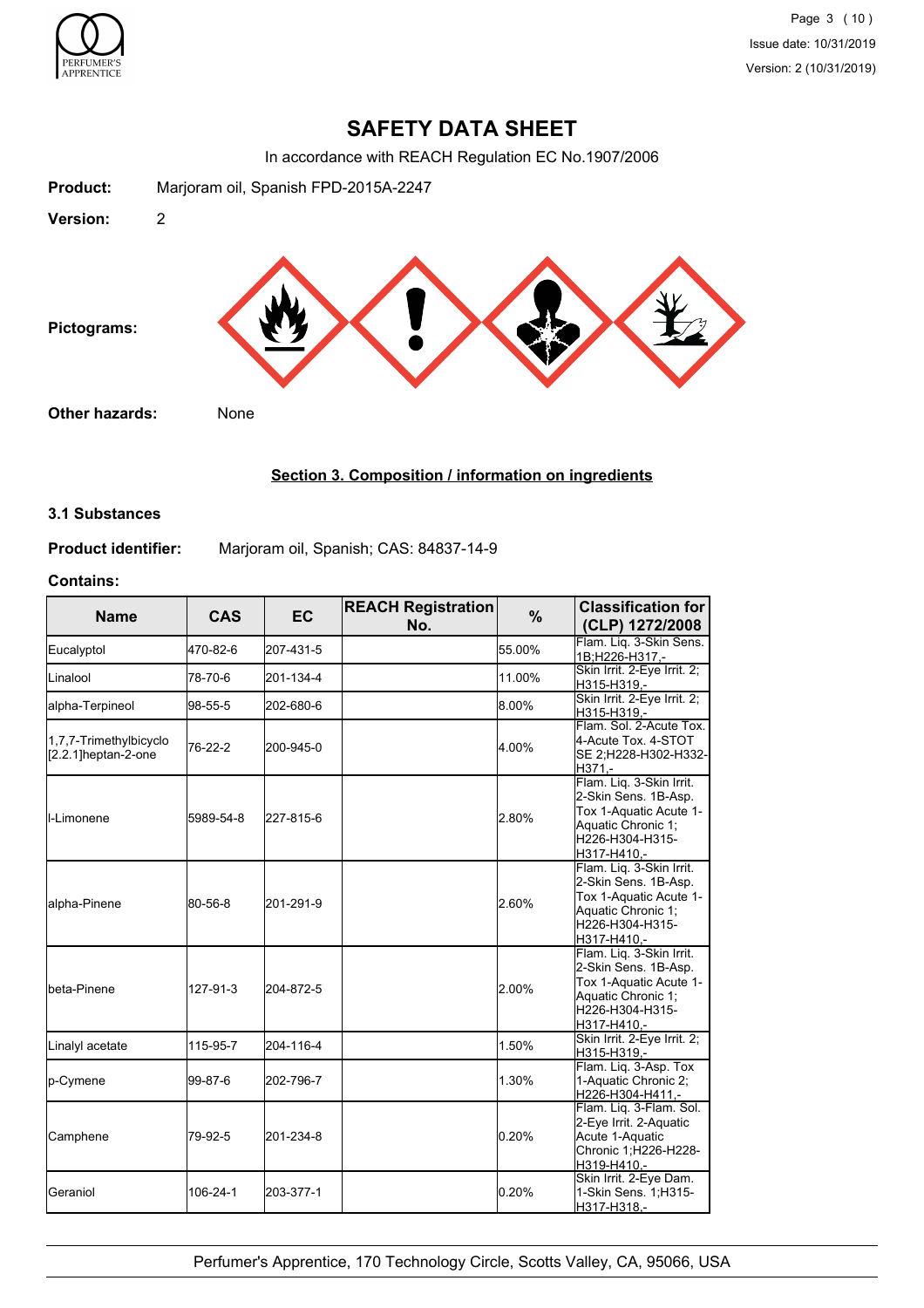

# **SAFETY DATA SHEET**

In accordance with REACH Regulation EC No.1907/2006

**Product:** Marjoram oil, Spanish FPD-2015A-2247

#### **Version:** 2

| Nerolidol (cis) | 1142-50-7 | 205-540-2 | $ 0.10\%$ | lEve Irrit. 2-Aquatic<br>Acute 1-Aquatic |
|-----------------|-----------|-----------|-----------|------------------------------------------|
|                 |           |           |           | Chronic 1:H319-H410.-                    |

### **Section 4. First-aid measures**

### **4.1 Description of first aid measures**

IF SWALLOWED: Immediately call a POISON CENTER or doctor/physician.

IF ON SKIN (or hair): Remove/take off immediately all contaminated clothing. Rinse skin with water/shower.

IF IN EYES: Rinse cautiously with water for several minutes. Remove contact lenses, if present and easy to do. Continue rinsing.

#### **4.2 Most important symptoms and effects, both acute and delayed**

May be fatal if swallowed and enters airways.

Causes skin irritation.

May cause an allergic skin reaction.

Causes serious eye irritation.

### **4.3 Indication of any immediate medical attention and special treatment needed**

None expected, see Section 4.1 for further information.

### **SECTION 5: Firefighting measures**

### **5.1 Extinguishing media**

Suitable media: Carbon dioxide, Dry chemical, Foam.

### **5.2 Special hazards arising from the substance or mixture**

In case of fire, may be liberated: Carbon monoxide, Unidentified organic compounds.

### **5.3 Advice for fire fighters:**

In case of insufficient ventilation, wear suitable respiratory equipment.

### **Section 6. Accidental release measures**

### **6.1 Personal precautions, protective equipment and emergency procedures:**

Avoid inhalation. Avoid contact with skin and eyes. See protective measures under Section 7 and 8.

#### **6.2 Environmental precautions:**

Keep away from drains, surface and ground water, and soil.

### **6.3 Methods and material for containment and cleaning up:**

Remove ignition sources. Provide adequate ventilation. Avoid excessive inhalation of vapours. Contain spillage immediately by use of sand or inert powder. Dispose of according to local regulations.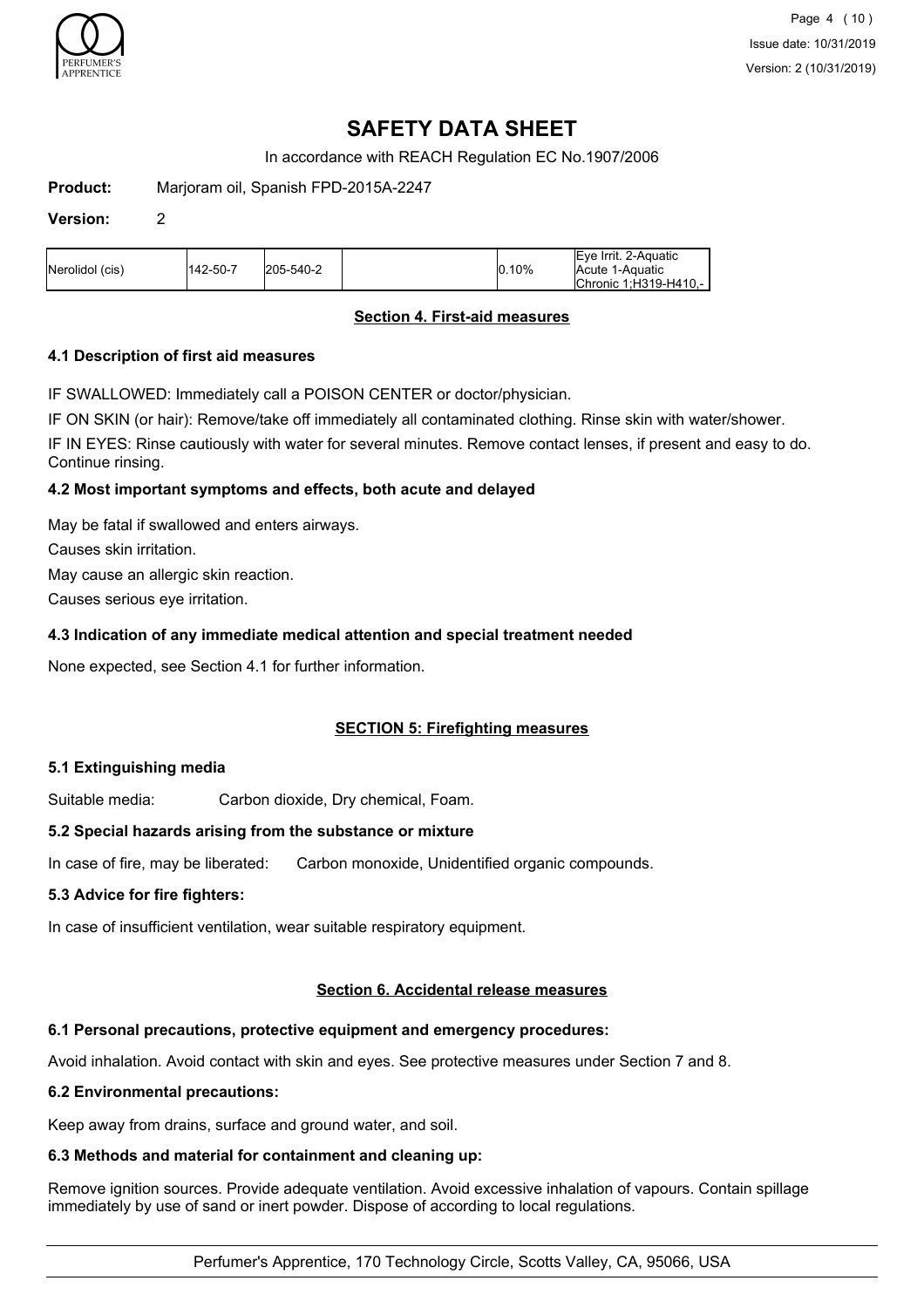

Page 5 (10) Issue date: 10/31/2019 Version: 2 (10/31/2019)

# **SAFETY DATA SHEET**

In accordance with REACH Regulation EC No.1907/2006

**Product:** Marjoram oil, Spanish FPD-2015A-2247

**Version:** 2

### **6.4 Reference to other sections:**

Also refer to sections 8 and 13.

## **Section 7. Handling and storage**

#### **7.1 Precautions for safe handling:**

Keep away from heat, sparks, open flames and hot surfaces. - No smoking.

### **7.2 Conditions for safe storage, including any incompatibilities:**

Ground/bond container and receiving equipment. Use only non-sparking tools. Take precautionary measures against static discharge.

### **7.3 Specific end use(s):**

Fragrances: Use in accordance with good manufacturing and industrial hygiene practices.

### **Section 8. Exposure controls/personal protection**

### **8.1 Control parameters**

Workplace exposure limits: Not Applicable

### **8.2 Exposure Controls**

### **Eye / Skin Protection**

Wear protective gloves/eye protection/face protection

### **Respiratory Protection**

Under normal conditions of use and where adequate ventilation is available to prevent build up of excessive vapour, this material should not require special engineering controls. However, in conditions of high or prolonged use, or high temperature or other conditions which increase exposure, the following engineering controls can be used to minimise exposure to personnel: a) Increase ventilation of the area with local exhaust ventilation. b) Personnel can use an approved, appropriately fitted respirator with organic vapour cartridge or canisters and particulate filters. c) Use closed systems for transferring and processing this material.

Also refer to Sections 2 and 7.

### **Section 9. Physical and chemical properties**

#### **9.1 Information on basic physical and chemical properties**

| Appearance:                     | Not determined |
|---------------------------------|----------------|
| Odour:                          | Not determined |
| <b>Odour threshold:</b>         | Not determined |
| pH:                             | Not determined |
| Melting point / freezing point: | Not determined |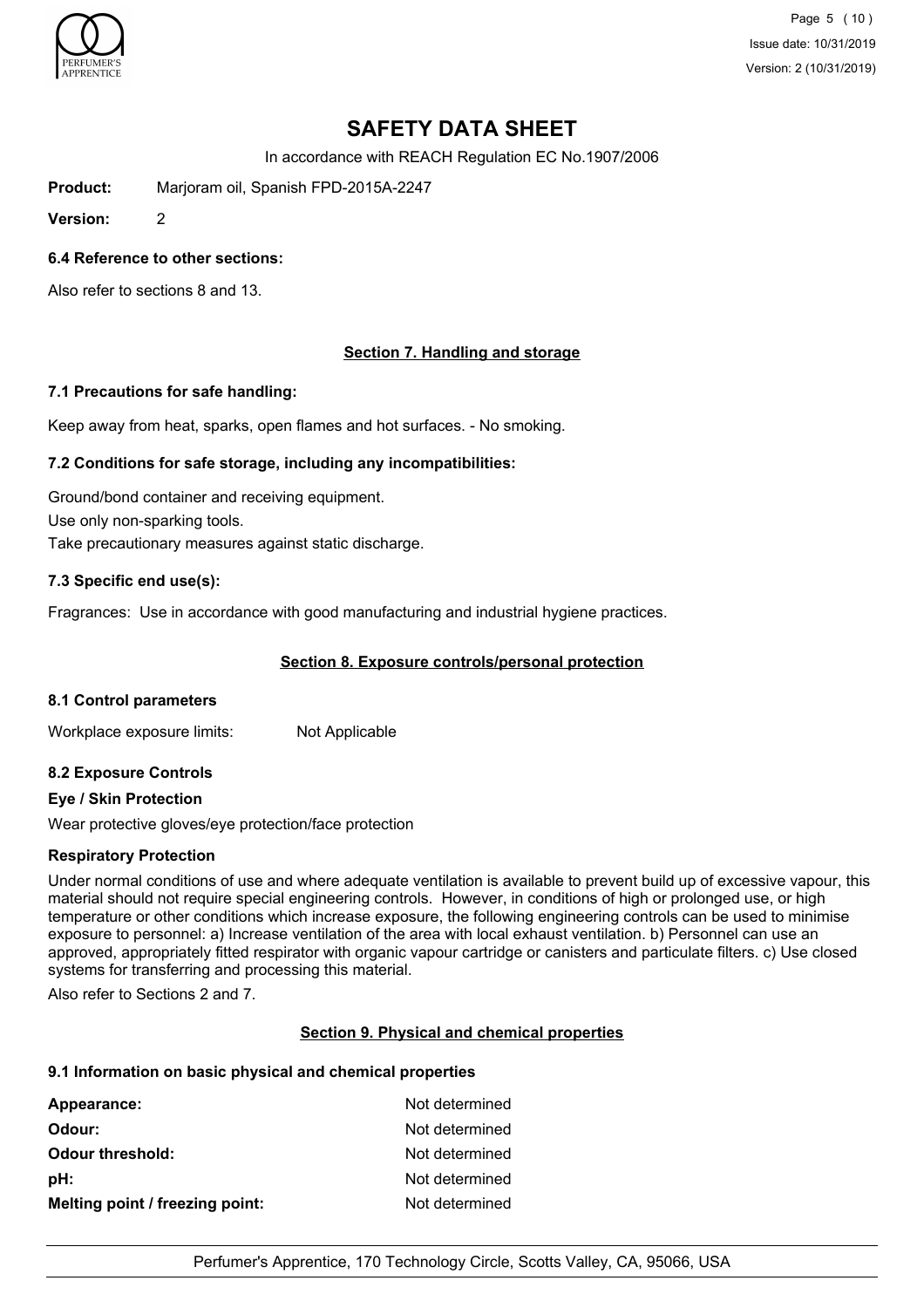

Page 6 (10) Issue date: 10/31/2019 Version: 2 (10/31/2019)

## **SAFETY DATA SHEET**

In accordance with REACH Regulation EC No.1907/2006

**Product:** Marjoram oil, Spanish FPD-2015A-2247

**Version:** 2

| Initial boiling point / range:                | Not determined                               |
|-----------------------------------------------|----------------------------------------------|
| Flash point:                                  | 59 $^{\circ}$ C                              |
| <b>Evaporation rate:</b>                      | Not determined                               |
| Flammability (solid, gas):                    | Not determined                               |
| Upper/lower flammability or explosive limits: | Product does not present an explosion hazard |
| Vapour pressure:                              | Not determined                               |
| Vapour density:                               | Not determined                               |
| <b>Relative density:</b>                      | Not determined                               |
| Solubility(ies):                              | Not determined                               |
| Partition coefficient: n-octanol/water:       | Not determined                               |
| <b>Auto-ignition temperature:</b>             | Not determined                               |
| <b>Decomposition temperature:</b>             | Not determined                               |
| Viscosity:                                    | Not determined                               |
| <b>Explosive properties:</b>                  | Not expected                                 |
| <b>Oxidising properties:</b>                  | Not expected                                 |

**9.2 Other information:** None available

### **Section 10. Stability and reactivity**

#### **10.1 Reactivity:**

Presents no significant reactivity hazard, by itself or in contact with water.

#### **10.2 Chemical stability:**

Good stability under normal storage conditions.

#### **10.3 Possibility of hazardous reactions:**

Not expected under normal conditions of use.

#### **10.4 Conditions to avoid:**

Avoid extreme heat.

### **10.5 Incompatible materials:**

Avoid contact with strong acids, alkalis or oxidising agents.

### **10.6 Hazardous decomposition products:**

Not expected.

## **Section 11. Toxicological information**

#### **11.1 Information on toxicological effects**

| <b>Acute Toxicity:</b>       | Based on available data the classification criteria are not met. |
|------------------------------|------------------------------------------------------------------|
| <b>Acute Toxicity Oral</b>   | 3160                                                             |
| <b>Acute Toxicity Dermal</b> | Not Applicable                                                   |
| Acute Toxicity Inhalation    | Not Available                                                    |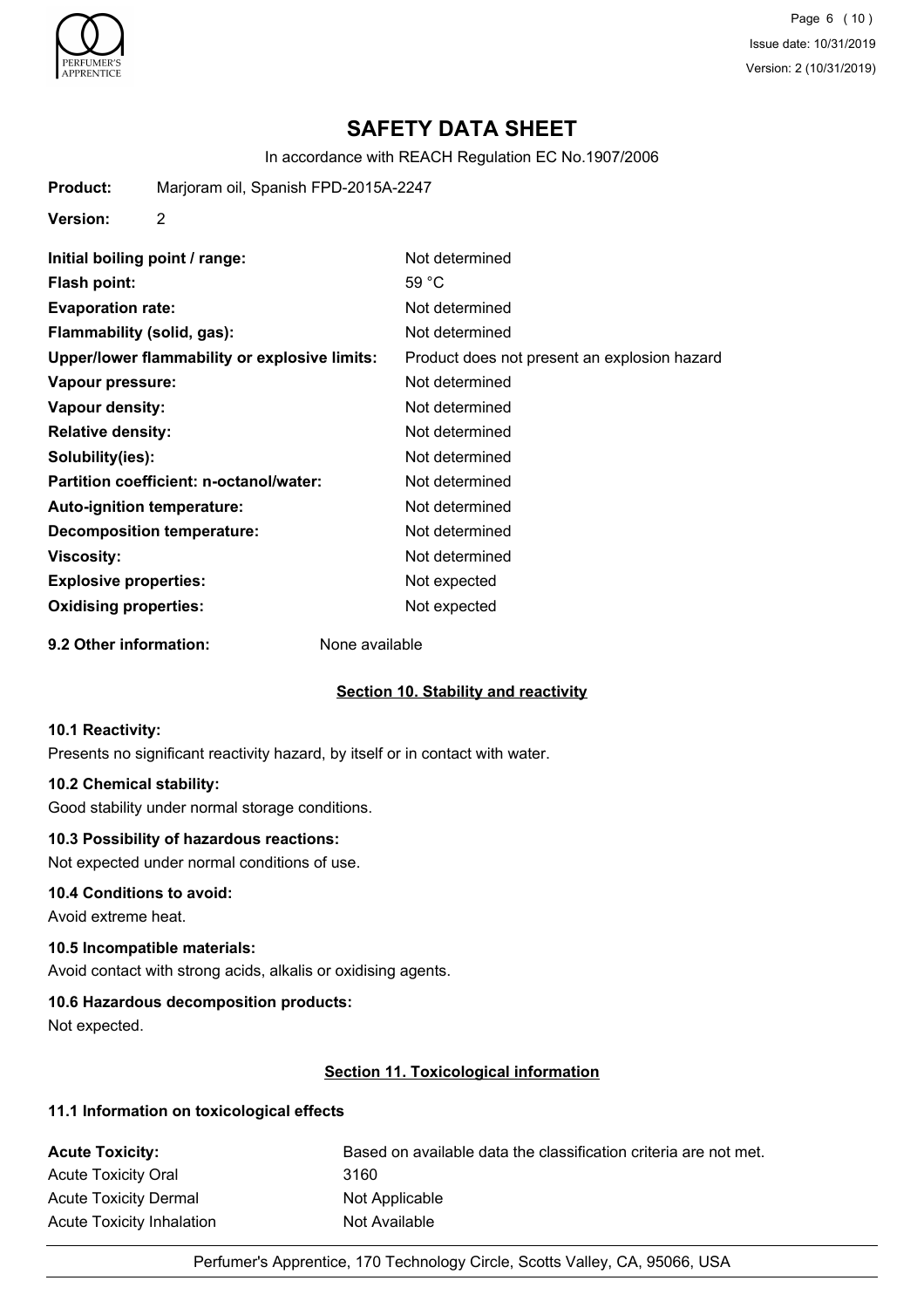

Page 7 (10) Issue date: 10/31/2019 Version: 2 (10/31/2019)

# **SAFETY DATA SHEET**

In accordance with REACH Regulation EC No.1907/2006

| <b>Product:</b> | Marjoram oil, Spanish FPD-2015A-2247 |
|-----------------|--------------------------------------|
| <b>Version:</b> |                                      |

| <b>Skin corrosion/irritation:</b>         | Skin Corrosion / Irritation Category 2                           |
|-------------------------------------------|------------------------------------------------------------------|
| Serious eye damage/irritation:            | Eye Damage / Irritation Category 2                               |
| <b>Respiratory or skin sensitisation:</b> | Sensitization - Skin Category 1                                  |
| Germ cell mutagenicity:                   | Based on available data the classification criteria are not met. |
| Carcinogenicity:                          | Based on available data the classification criteria are not met. |
| <b>Reproductive toxicity:</b>             | Based on available data the classification criteria are not met. |
| <b>STOT-single exposure:</b>              | Based on available data the classification criteria are not met. |
| <b>STOT-repeated exposure:</b>            | Based on available data the classification criteria are not met. |
| <b>Aspiration hazard:</b>                 | <b>Aspiration Hazard Category 1</b>                              |

### **Information about hazardous ingredients in the mixture**

| Ingredient                                          | CAS     | EC                | LD50/ATE Oral | LD50/ATE<br>Dermal | LC50/ATE<br><b>Inhalation</b> | <b>LC50</b><br>Route |
|-----------------------------------------------------|---------|-------------------|---------------|--------------------|-------------------------------|----------------------|
| $1,7,7$ -Trimethylbicyclo<br>$[2.2.1]$ heptan-2-one | 76-22-2 | $ 200 - 945 - 0 $ | 1500          | Not available      | 1.5                           | Dust/mist            |

Refer to Sections 2 and 3 for additional information.

### **Section 12. Ecological information**

### **12.1 Toxicity:**

Toxic to aquatic life with long lasting effects.

| 12.2 Persistence and degradability:                                | Not available |  |  |  |
|--------------------------------------------------------------------|---------------|--|--|--|
| 12.3 Bioaccumulative potential:                                    | Not available |  |  |  |
| 12.4 Mobility in soil:                                             | Not available |  |  |  |
| 12.5 Results of PBT and vPvB assessment:                           |               |  |  |  |
| This substance deep not meet the DDT $b$ . D. $D$ suitania of DEAC |               |  |  |  |

This substance does not meet the PBT/vPvB criteria of REACH, annex XIII.

**12.6 Other adverse effects:** Not available

### **Section 13. Disposal considerations**

#### **13.1 Waste treatment methods:**

Dispose of in accordance with local regulations. Avoid disposing into drainage systems and into the environment. Empty containers should be taken to an approved waste handling site for recycling or disposal.

#### **Section 14. Transport information**

| 14.1 UN number:                    | UN1169                                          |
|------------------------------------|-------------------------------------------------|
| 14.2 UN Proper Shipping Name:      | EXTRACTS, AROMATIC, LIQUID                      |
| 14.3 Transport hazard class(es):   | 3                                               |
| <b>Sub Risk:</b>                   | -                                               |
| 14.4. Packing Group:               | Ш                                               |
| <b>14.5 Environmental hazards:</b> | This is an environmentally hazardous substance. |
| 14.6 Special precautions for user: | None additional                                 |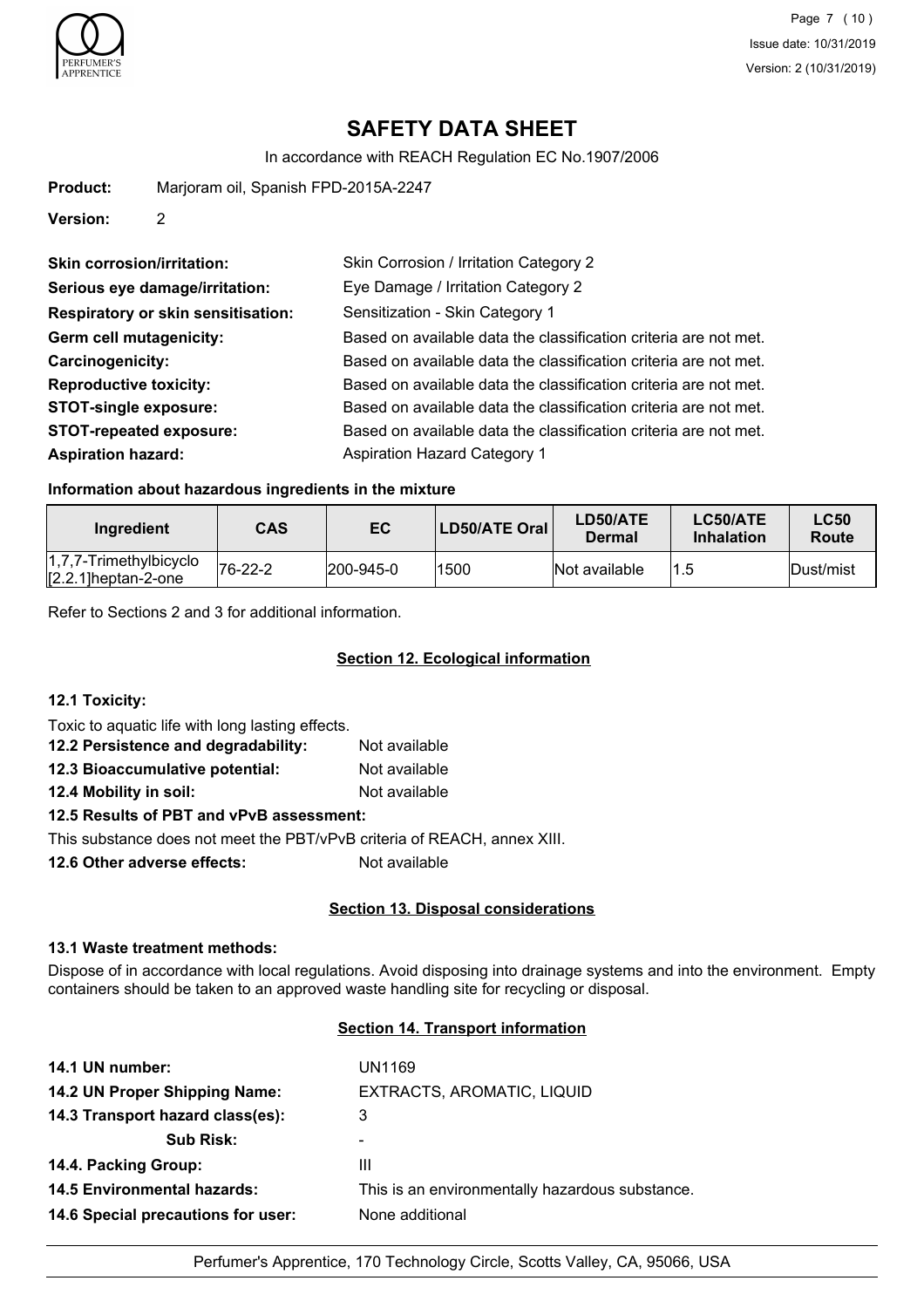

Page 8 (10) Issue date: 10/31/2019 Version: 2 (10/31/2019)

## **SAFETY DATA SHEET**

In accordance with REACH Regulation EC No.1907/2006

**Product:** Marjoram oil, Spanish FPD-2015A-2247

**Version:** 2

## **14.7 Transport in bulk according to Annex II of MARPOL73/78 and the IBC Code:**

Not applicable

## **Section 15. Regulatory information**

**15.1 Safety, health and environmental regulations/legislation specific for the substance or mixture** RIFM ID Number: 413-E2.12

## **15.2 Chemical Safety Assessment**

A Chemical Safety Assessment has not been carried out for this product.

| <b>Section 16. Other information</b> |                                                                                 |  |
|--------------------------------------|---------------------------------------------------------------------------------|--|
| <b>Concentration % Limits:</b>       | EH C2=31.93% EH C3=3.19% SCI 2=35.84% EDI 2=44.44% SS 1=1.82%<br>$AH 1=90.91\%$ |  |
| <b>Total Fractional Values:</b>      | EH C2=3.13 EH C3=31.32 SCI 2=2.79 EDI 2=2.25 SS 1=55.00 AH 1=1.10               |  |
|                                      |                                                                                 |  |

### **Key to revisions:**

Classification under Regulation (EC) No 1272/2008 SECTION 3: Composition/information on ingredients

### **Key to abbreviations:**

| Abbreviation      | <b>Meaning</b>                                                     |
|-------------------|--------------------------------------------------------------------|
| Acute Tox, 4      | Acute Toxicity - Oral Category 4                                   |
| Acute Tox. 4      | Acute Toxicity - Inhalation Category 4                             |
| Aquatic Acute 1   | Hazardous to the Aquatic Environment - Acute Hazard Category 1     |
| Aquatic Chronic 1 | Hazardous to the Aquatic Environment - Long-term Hazard Category 1 |
| Aquatic Chronic 2 | Hazardous to the Aquatic Environment - Long-term Hazard Category 2 |
| Asp. Tox 1        | <b>Aspiration Hazard Category 1</b>                                |
| Eye Dam. 1        | Eye Damage / Irritation Category 1                                 |
| Eye Irrit. 2      | Eye Damage / Irritation Category 2                                 |
| Flam. Liq. 3      | Flammable Liquid, Hazard Category 3                                |
| Flam. Sol. 2      | Flammable Solid, Hazard Category 2                                 |
| H226              | Flammable liquid and vapour.                                       |
| H228              | Flammable solid.                                                   |
| H302              | Harmful if swallowed.                                              |
| H304              | May be fatal if swallowed and enters airways.                      |
| H315              | Causes skin irritation.                                            |
| H317              | May cause an allergic skin reaction.                               |
| H318              | Causes serious eye damage.                                         |
| H319              | Causes serious eye irritation.                                     |
| H332              | Harmful if inhaled.                                                |
| H371              | May cause damage to organs (organs, exposure route).               |
| H410              | Very toxic to aquatic life with long lasting effects.              |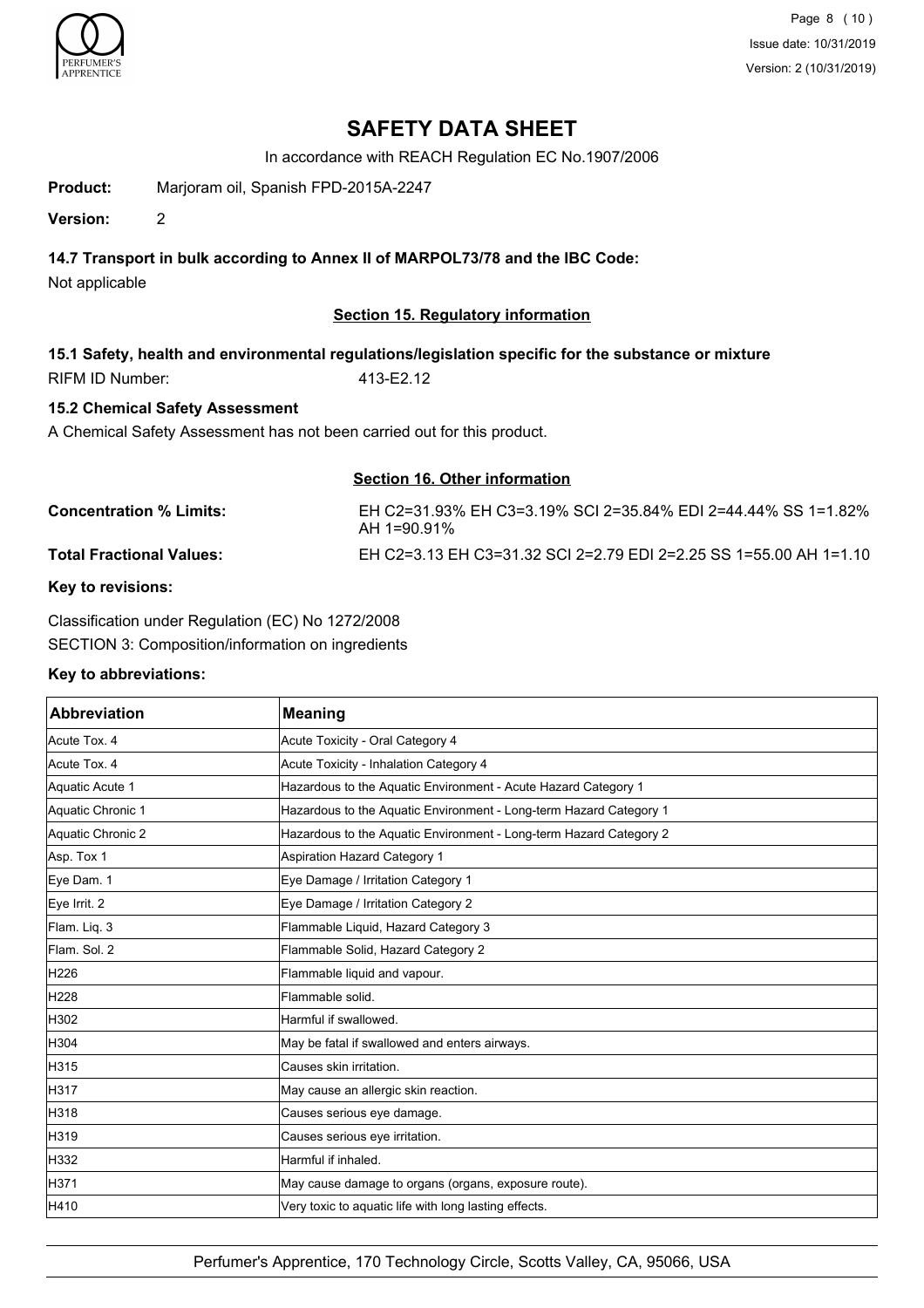

Page 9 (10) Issue date: 10/31/2019 Version: 2 (10/31/2019)

# **SAFETY DATA SHEET**

In accordance with REACH Regulation EC No.1907/2006

**Product:** Marjoram oil, Spanish FPD-2015A-2247

#### **Version:** 2

| H411             | Toxic to aquatic life with long lasting effects.                                                                                    |
|------------------|-------------------------------------------------------------------------------------------------------------------------------------|
| P210             | Keep away from heat, sparks, open flames and hot surfaces. - No smoking.                                                            |
| P233             | Keep container tightly closed.                                                                                                      |
| P240             | Ground/bond container and receiving equipment.                                                                                      |
| P241             | Use explosion-proof electrical, ventilating and lighting equipment.                                                                 |
| P242             | Use only non-sparking tools.                                                                                                        |
| P243             | Take precautionary measures against static discharge.                                                                               |
| P <sub>260</sub> | Do not breathe vapour or dust.                                                                                                      |
| P261             | Avoid breathing vapour or dust.                                                                                                     |
| P <sub>264</sub> | Wash hands and other contacted skin thoroughly after handling.                                                                      |
| P270             | Do not eat, drink or smoke when using this product.                                                                                 |
| P271             | Use only outdoors or in a well-ventilated area.                                                                                     |
| P272             | Contaminated work clothing should not be allowed out of the workplace.                                                              |
| P273             | Avoid release to the environment.                                                                                                   |
| P280             | Wear protective gloves/eye protection/face protection.                                                                              |
| P301/310         | IF SWALLOWED: Immediately call a POISON CENTER or doctor/physician.                                                                 |
| P301/312         | IF SWALLOWED: call a POISON CENTER or doctor/physician if you feel unwell.                                                          |
| P302/352         | IF ON SKIN: Wash with plenty of soap and water.                                                                                     |
| P303/361/353     | IF ON SKIN (or hair): Remove/take off immediately all contaminated clothing. Rinse skin with water/shower.                          |
| P304/340         | IF INHALED: Remove victim to fresh air and keep at rest in a position comfortable for breathing.                                    |
| P305/351/338     | IF IN EYES: Rinse cautiously with water for several minutes. Remove contact lenses, if present and easy to<br>do. Continue rinsing. |
| P309/311         | IF exposed or if you feel unwell: Call a POISON CENTRE or doctor/physician.                                                         |
| P310             | Immediately call a POISON CENTER or doctor/physician.                                                                               |
| P312             | Call a POISON CENTRE or doctor/physician if you feel unwell.                                                                        |
| P330             | Rinse mouth.                                                                                                                        |
| P331             | Do not induce vomiting.                                                                                                             |
| P332/313         | If skin irritation occurs: Get medical advice/attention.                                                                            |
| P333/313         | If skin irritation or rash occurs: Get medical advice/attention.                                                                    |
| P337/313         | If eye irritation persists: Get medical advice/attention.                                                                           |
| P362             | Take off contaminated clothing and wash before reuse.                                                                               |
| P363             | Wash contaminated clothing before reuse.                                                                                            |
| P370/378         | In case of fire: Use carbon dioxide, dry chemical, foam for extinction.                                                             |
| P391             | Collect spillage.                                                                                                                   |
| P403/235         | Store in a well-ventilated place. Keep cool.                                                                                        |
| P405             | Store locked up.                                                                                                                    |
| P501             | Dispose of contents/container to approved disposal site, in accordance with local regulations.                                      |
| STOT SE 2        | Specific Target Organ Toxicity (Single Exposure) Category 2                                                                         |
| Skin Irrit. 2    | Skin Corrosion / Irritation Category 2                                                                                              |
| Skin Sens. 1     | Sensitization - Skin Category 1                                                                                                     |
| Skin Sens. 1B    | Sensitization - Skin Category 1B                                                                                                    |

The information in this safety data sheet is to the best of our knowledge true and accurate but all data, instructions,